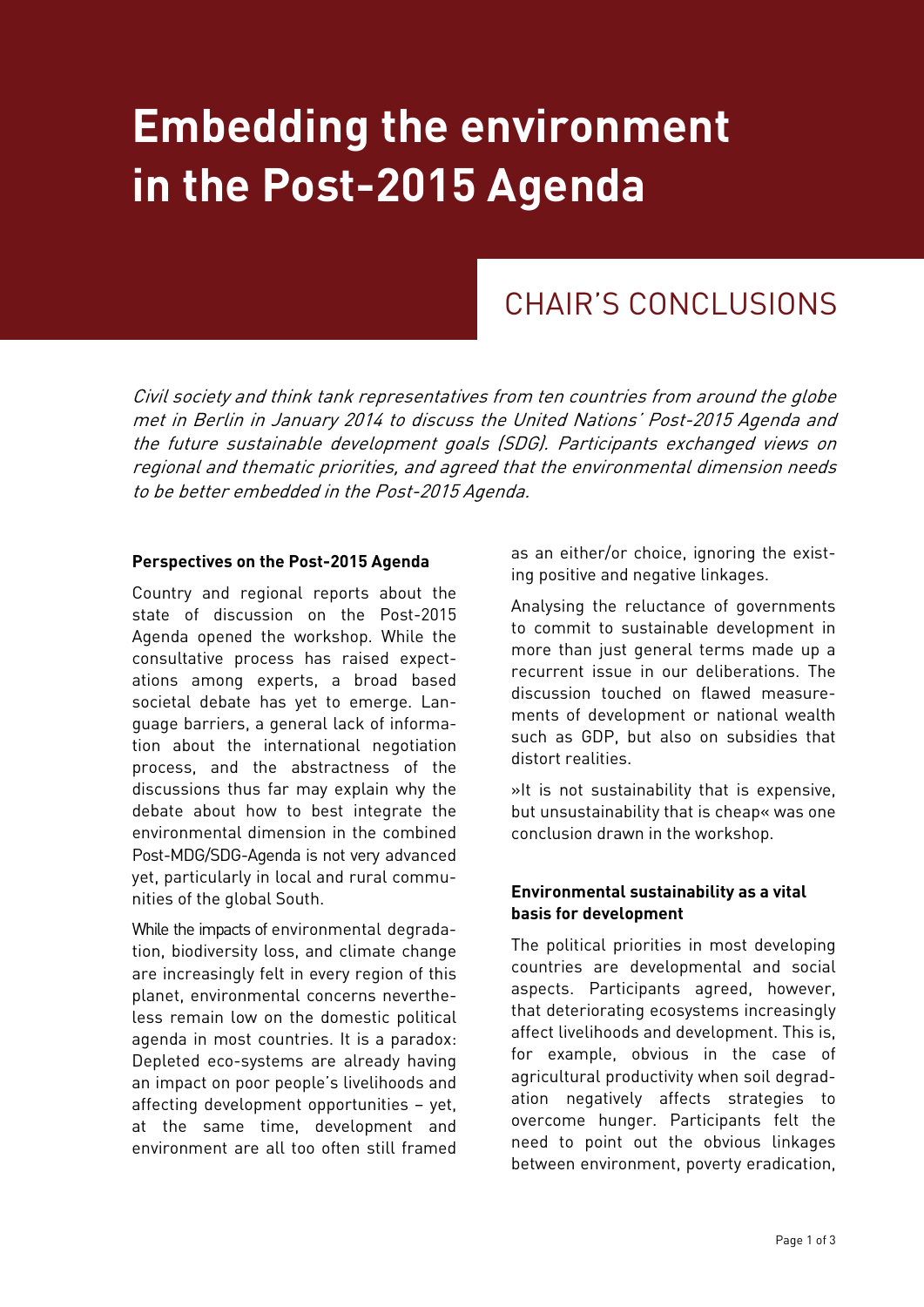inequality and justice. A sustainable development goal for cities was brought up as an example to enhance the visibility of the Post-2015 Agenda at societal level.

Civil society representatives strongly advocated for an appropriate balance of social development and the environment in the Post-2015-Agenda. A positive – development-centred - narrative, combining the issue of a rights-based approach to development with the protection and the sustainable use of natural resources was favoured as the most promising approach: »The environmental dimension will only fly with all the others, not as a stand-alone dimension«.

The sustainable development paradigm stresses that securing access to resources for future generations depends on the protection of ecosystems by present generations.

Participants embraced the concept of »planetary boundaries«. However, since the term is politically controversial among some governments – stressing limits rather than opportunities – some participants felt the term should be avoided for that reason. Rather, we should use proactive, positive, non-threatening language. The core message should nevertheless come across: the carrying capacities of the earth have already been more than stretched. In this vein, participants agreed that the current model of resource-intensive development needs to be questioned and revised.

### **Mainstreaming environment to complement stand-alone environmental goals**

Evaluating various approaches for integrating the environmental dimension in the Post-2015 Agenda, participants felt that mainstreaming the environmental dimension into all goals should complement one or several stand-alone goals for the protection of the global commons, ecosystems or the environment in general. If a stand-alone goal cannot be achieved, there should at least be strong and explicit environmental targets.

Goals and targets should be »climatesmart«. Some argued for a stand-alone climate goal on the merits of the dimension of climate change. This could not only create political momentum for the UNFCCC negotiations but also address relevant development and investment aspects. Others argued against it to avoid duplicating the existing negotiations – and if governments cannot agree there, they are unlikely to agree on the same issues somewhere else. With regard to substance, a climate target could reaffirm the aim of keeping global warming below 2°C or even go beyond this.

Participants agreed that goals should be universal, visionary and comprehensive and that underlying targets need to be aspirational, ambitious and specific. Some participants cautioned against having too many goals and targets and argued for setting priorities, whereas others raised concerns about excluding important issues for the sole reason of keeping the number of goals limited. Most agreed that goals should focus on ends and outcomes in order to achieve a transformational shift, while targets and indicators also need to reflect underlying processes, drivers and linkages.

### **Not to be forgotten: Means of implementation**

Concerning means of implementation (MoI), there was general agreement that without them many of the commitments could become empty promises. Participants argued that the full suite of MoI (financial and technology transfers, eco